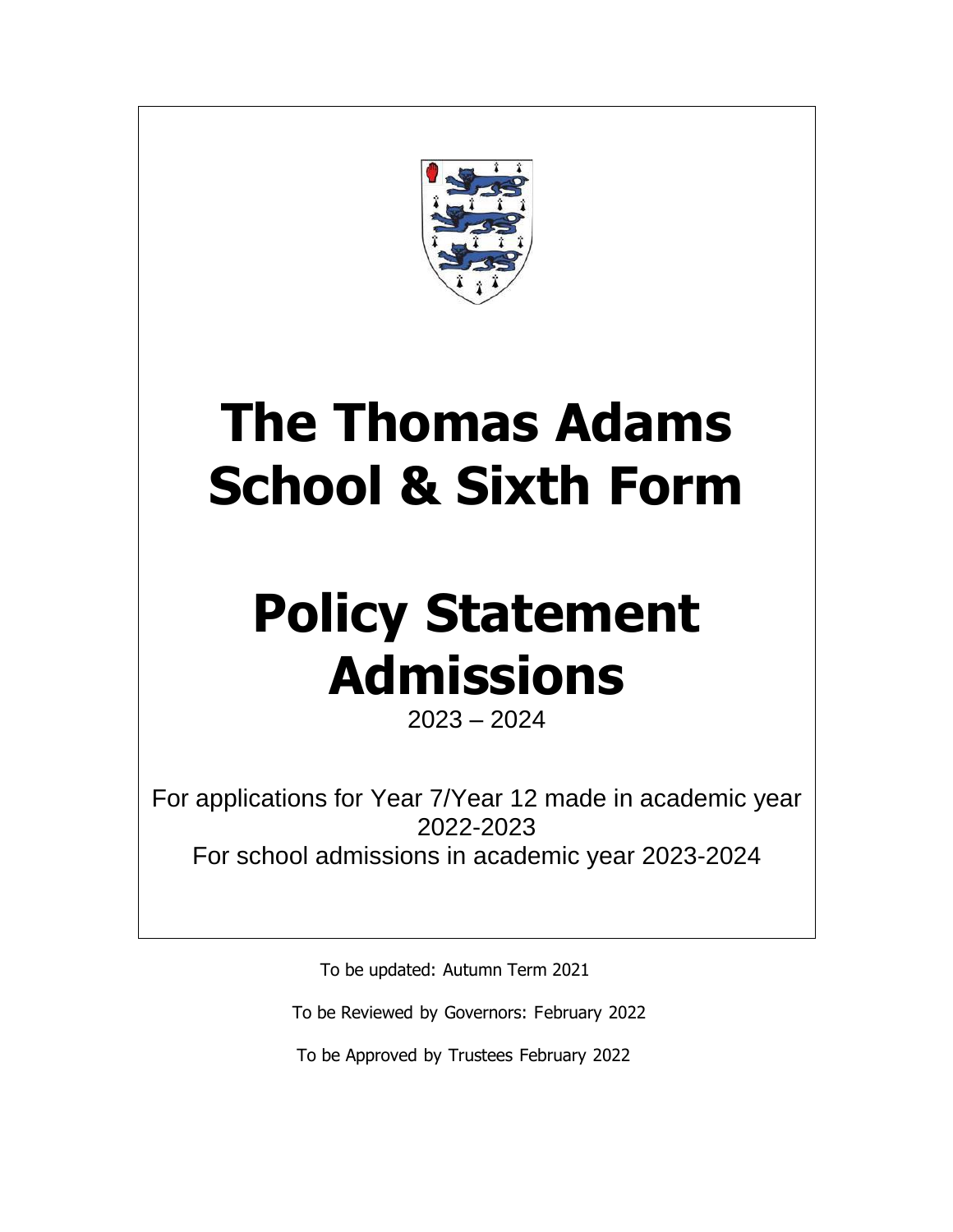For admissions to Year 7 application must be made through Shropshire Council by 31 October in the academic year prior to which your child is due to start school. All applications received by this date will be considered and parents will be informed by Shropshire Council on 1 March if they have been allocated a place for their child. Please see the Parents Guide to Education booklet on the website [www.shropshire.gov.uk/schooladmissions](http://www.shropshire.gov.uk/schooladmissions) and also for details of the admission arrangements.

#### **Admissions Criteria:**

Children who have an Education Health and Care Plan, which names the school which the child should attend because their needs can be met best by that particular school, will be offered places before other children. After that places will be offered up to the admission number in the following priority order:

#### **Priority 1:**

Looked after Children and children who were Looked After but ceased to be so because they were adopted.

- a) Looked after children and children who were previously looked after in England (LAC and PLAC) and also including internationally adopted previously looked after children (IAPLAC) (being providedwith accommodation by a local authority in England in the exercise of their social services functions) but immediately after being looked after became subject to adoption, a child arrangements order, or special guardianship order.
- b) Children who appear to Shropshire Council to have been in state care outside of England (accommodated by a public authority, a religious organisation or any other provider of care whose sole purpose is to benefit society) and ceased to be in state care as a result of being adopted, subject to a child arrangements order, or special guardianship order.

#### **Priority 2:**

Very exceptionally, priority may be given to a child who has a particular health reason requiring them to attend a specific school. This will only be allowed if parents/carers can provide written evidence from a medical professional that in the view of the local authority confirms that attending Thomas Adams is essential to the medical well-being of the child. The Council reserves the right to contact medical professionals to ascertain the relevance of the medical condition.

#### **Priority 3:**

Children of members of staff employed by The Thomas Adams School on a permanent contract at the school for two or more years at the time when the application for admission to the school is made.

Children living inside the catchment area. If there are not enough places for all the children living in the catchment area, we will look at the following two criteria (in the order stated):

#### **Priority 4:**

Children living within the catchment area who will have a sibling of compulsory school age( $11 - 16$ ) at the school on the day they are due to start there.

#### **Priority 5:**

Other children who live within the catchment area.

Children who live outside the catchment area. If there are not enough places for all of them, we will look at the following criteria:

#### **Priority 6:**

Children living outside the catchment area who will have a sibling of compulsory school age( $11 -$ 16) at the school on the day they are due to start there.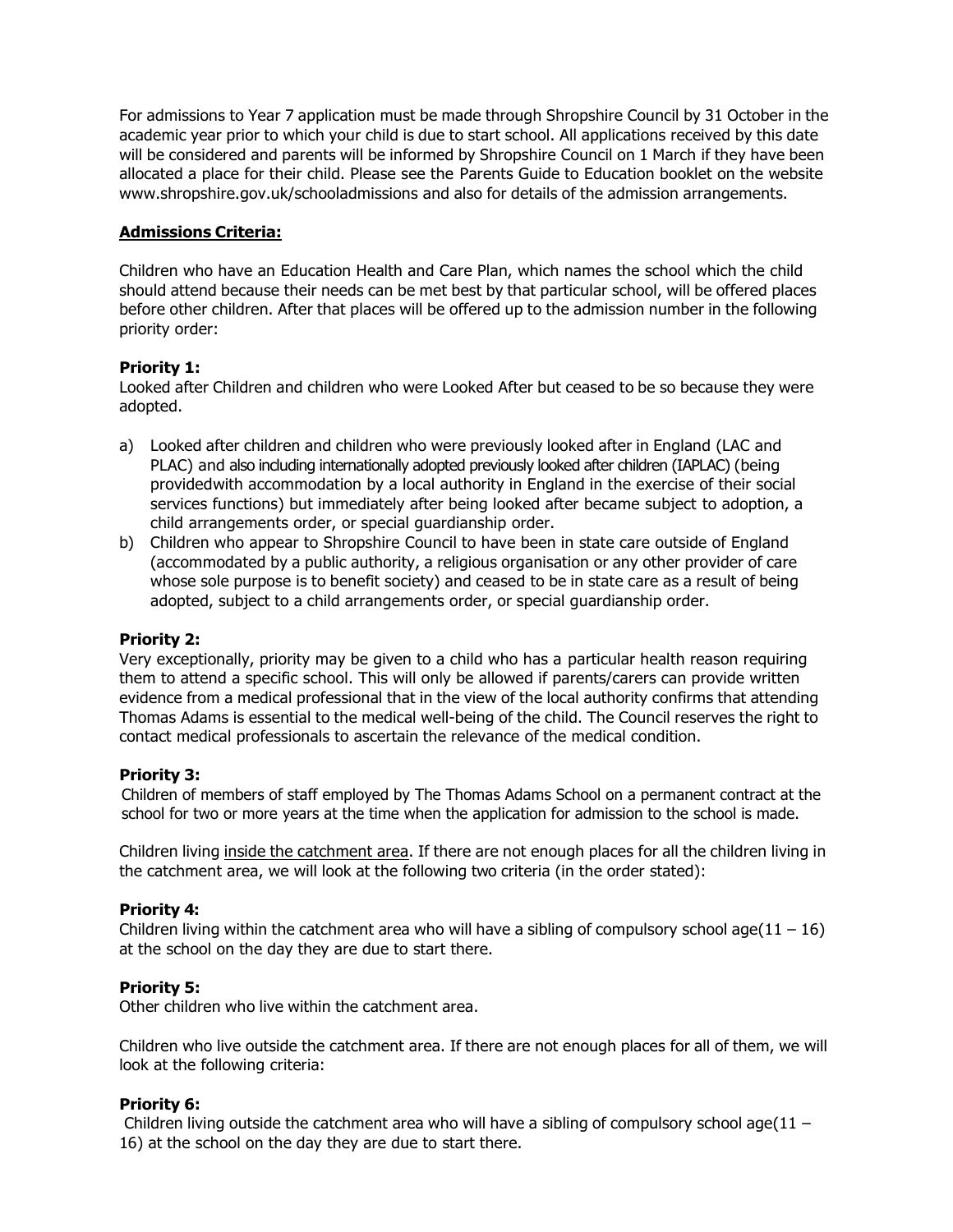#### **Priority 7:**

Children living outside the catchment area, who have attended a state-funded primary school that lies within the secondary school's catchment area, for more than a whole academic year immediately prior to transfer. (See appendix)

#### **Priority 8:**

Other children who live outside the catchment area.

If, within any of the above categories, there are more applications than there are places available, priority will be given on the basis of distance measured as a straight line on a computerised mapping system between the home address and the nearest appropriate entrance gate of the school by pinpointing their eastings and northings. The shortest distance will be given priority. Where two addresses are within the same block of flats, the lowest number of flat or nearest the ground floor will be deemed to be the nearest in distance.

Each category will be rank ordered according to the distance from home to school as a straight line measurement.

#### **Notes:**

A sibling connection is defined as a brother or sister, step-brother or step-sister, half-brother or half-sister, living at the same address as part of the same family unit and of compulsory school age  $(i.e. 5 - 16$  years). Adopted siblings are also included. Siblings must be attending the schoolon the date the younger sibling is due to start there. However, cousins or other relatives who take up residence in a home in order to establish an 'in catchment area' address will not be given priority under the sibling criterion.

For admissions purposes all distances are measured as a straight line distance on a computerised mapping system between the home address and the nearest entrance gate of the relevant school by pinpointing their eastings and northings. The shortest distance being given highest priority. Where two addresses are within the same block of flats, the lowest number of flat nearest the ground floor will be deemed to be the nearest in distance.

In the event that two applications are exactly the same after all other criteria have been taken into account a tie breaker will be used. This will be by random allocation and overseen by an independent party not connected with the admissions process.

If unsuccessful on allocation day, Shropshire Council will offer a review when the waiting list will be formed from those parents who advise the Admissions Team that they wish to pursue a place at the school. At the end of the review period, parents who have still not been successful in securing a place have the right to appeal against the decision. Parents may remain on the waiting list from the review period onwards.

For the first term of Year 7, Shropshire Council will continue to maintain a waiting list for unsuccessful applicants. If any vacancies arise, places will be offered to applicants on the waiting list in strict accordance with normal published oversubscription criteria.

#### **Mid-term or In-Year applications**

Mid-term applications will be dealt with using the same admissions criteria given above. To apply for a place other than the start of Year 7, parents should apply directly to the school on a mid-term application form available the Shropshire Council website [www.shropshire.gov.uk/schooladmissions](http://www.shropshire.gov.uk/schooladmissions) or from school. If there is a space in the relevant year group a place will be granted. If the application is for a place in an over-subscribed year group then the Headteacher will meet the Chair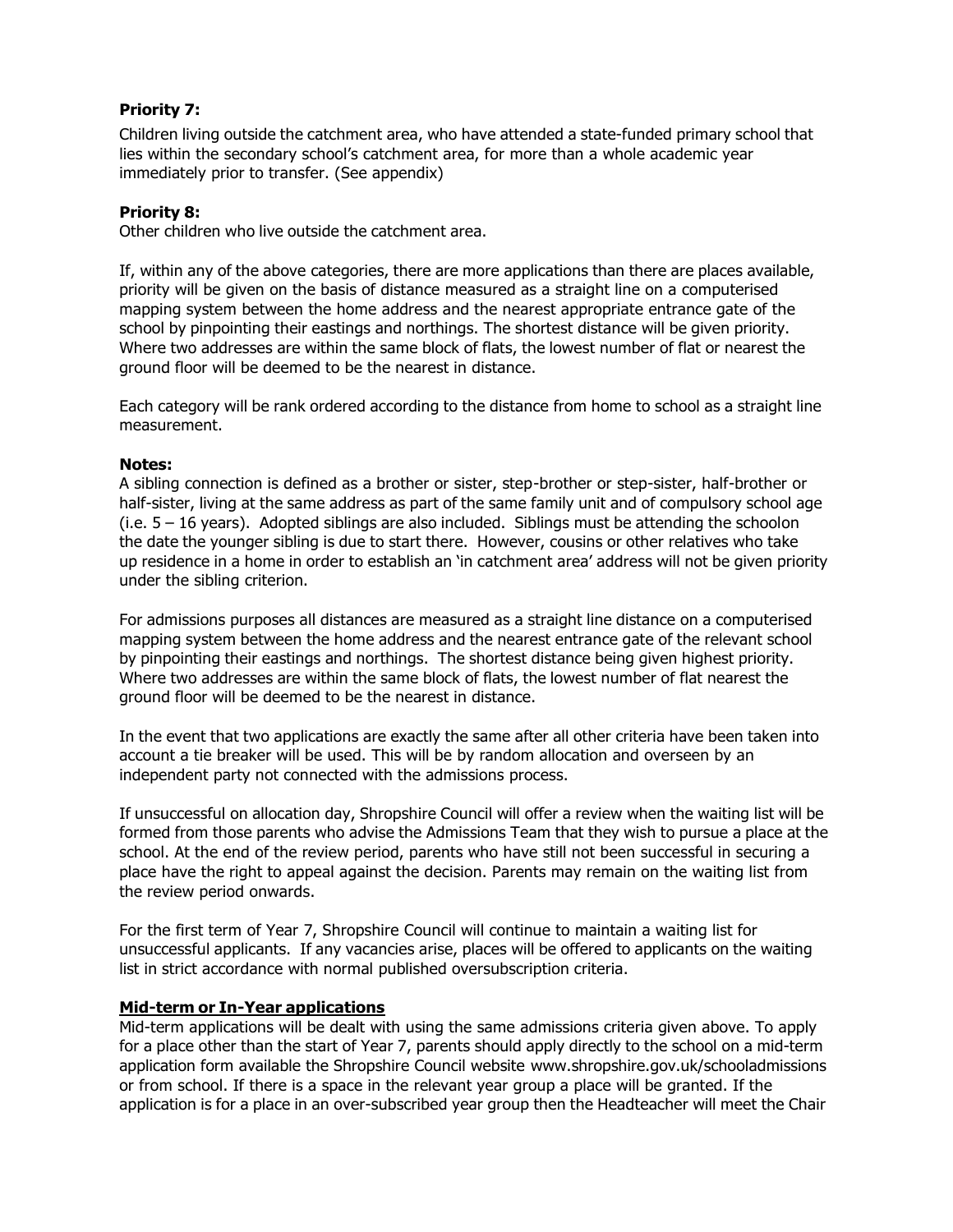of Governors and the Assistant Head in Charge of Admissions to consider whether additional places can be offered above the published admission number.

If a place cannot be offered, parents will receive a formal letter and information on how to appeal against the decision from Shropshire Council Admissions Team.

Other than the first term of Year 7, the school will maintain a waiting list for unsuccessful applicants. If any vacancies arise, places will be offered to applicants included on the waiting list in strict accordance with normal published oversubscription criteria. If a place can be offered the applicant will be expected to take up the place within 6 school weeks or by the start of the next half term, whichever is the earliest date. If an offer of a place is refused, the name will be removed from the waiting list. At the end of the first term of the academic year of admission, the waiting list will transfer from Shropshire Council to the school.

Allocation of places for children moving into Shropshire Council's designated catchment area can only be considered when formal confirmation (signed tenancy agreement when no property is owned, or exchange of contracts) of the address has been received.

All applicants are required to give correct information about the genuine residential address of the child. Where any information regarding a home address is found to be fraudulent or misleading a school place may be withdrawn even if the child has been admitted to the school.

#### **Admissions to Adams House Boarding Facility**

Adams House offers boarding for students of Thomas Adams School and sixth form. The house is run under the control of the Governing Body of the school but application for year 7 places must be made to the home local authority in accordance with coordinated arrangements.

Entry to Adams House is through interview and supplementary information form in order to assess suitability for boarding. The form is available on our website at https://thomasadams.net/boarding.

The boarding fees are set by the school, payable termly one month prior to the start of each term. Details can be found at https://thomasadams.net/boarding.

Under regulations laid out in the School Admissions Code, Boarding schools must give the required priority to children in care and then next priority to children with a 'boarding need'.

Children with a boarding need include:

- a) Children at risk or with an unstable background and the children of service personnel who have died while serving or who have been discharged as a result of attributable injury.
- b) Children of other key workers and Crown Servants working abroad (eg the children of charity workers, people working for voluntary service organisations the diplomatic service or the European Union, teachers, law enforcement officers and medical staff working abroad) whose work dictates that they spend much of the year overseas.

When assessing suitability for boarding, admission authorities can only consider the following two conditions:

a) Whether a child presents a serious health and safety hazard to other boarders;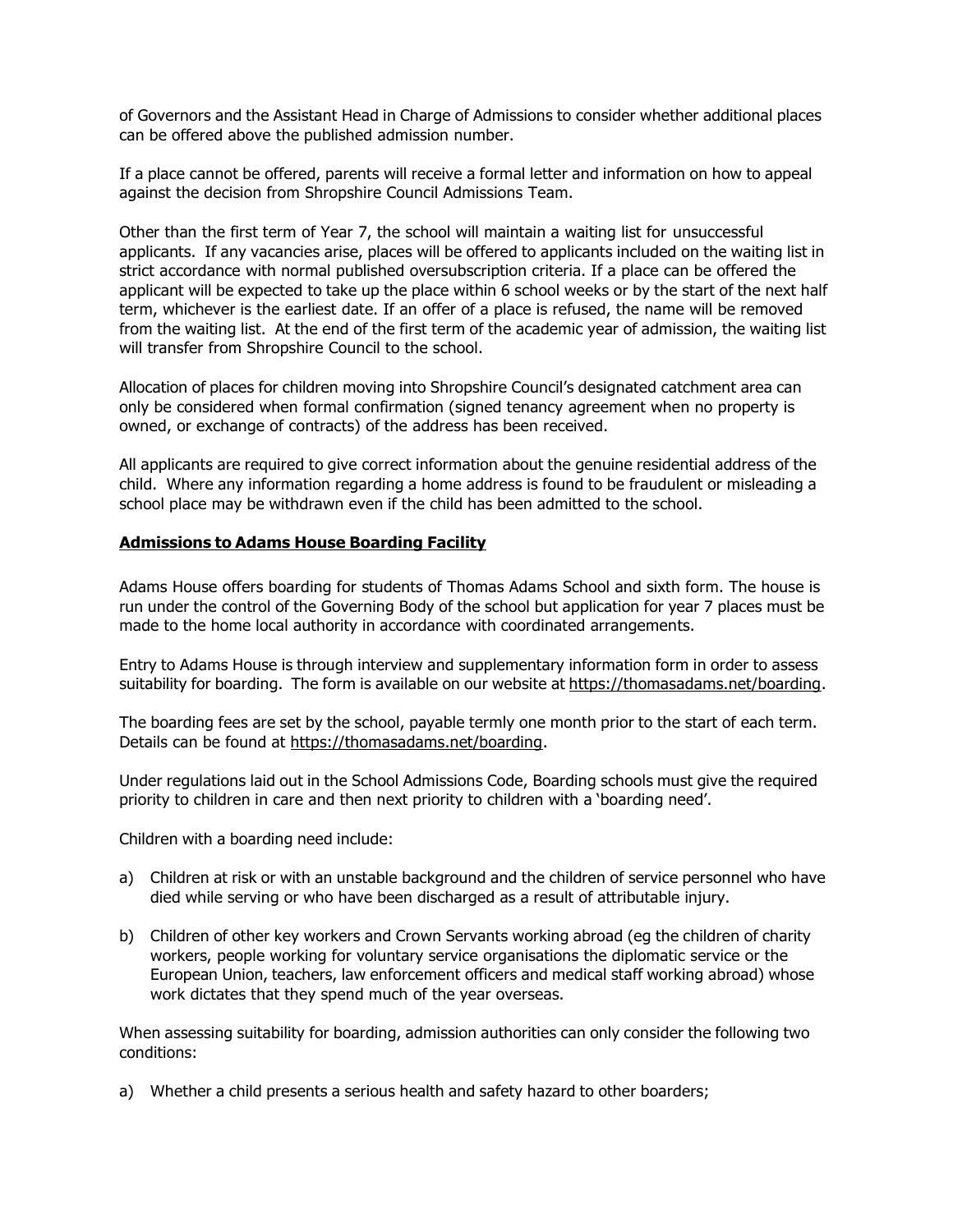b) Whether a child is developmentally suited to a boarding place.

The school has an admission number of 208, which includes up to five Boarding House places for Year 7 in 2021/22. If five Year 7 Boarding House places are not allocated on the 1 March allocation date, the school reserves the right to consider and accept additional Boarding House applications above the admission number after this date, up to a maximum of five.

#### **Adams House Boarding Admissions Criteria:**

Suitable\* children with a Statement of SEN or EHCP which names Thomas Adams School will be offered places. After that the admissions criteria will be:

- 1) Suitable\* looked after children and formerly looked after children who were adopted;
- 2) Suitable\* children of members of the UK Armed Forces who qualify for Ministry of Defence financial assistance with the cost of boarding school fees;
- 3) Suitable\* children with a boarding need whose parents live outside Shropshire at the time of admission but with sibling attending the school;
- 4) Suitable\* children with a boarding need who live outside Shropshire but with connection to Shropshire - former residence / relatives (not parent) living in County;
- 5) Suitable\* children with a boarding need who live within the catchment area of the school in order of shortest straight line distance from home to school (not boarding house);
- 6) Suitable\* children with a boarding need who live outside the school's catchment area but in Shropshire, in order of shortest straight line distance from home to school (not boarding house);
- 7) Other suitable\* children.

\*Suitability to be assessed in line with the guidance in the Admissions Code of Practice.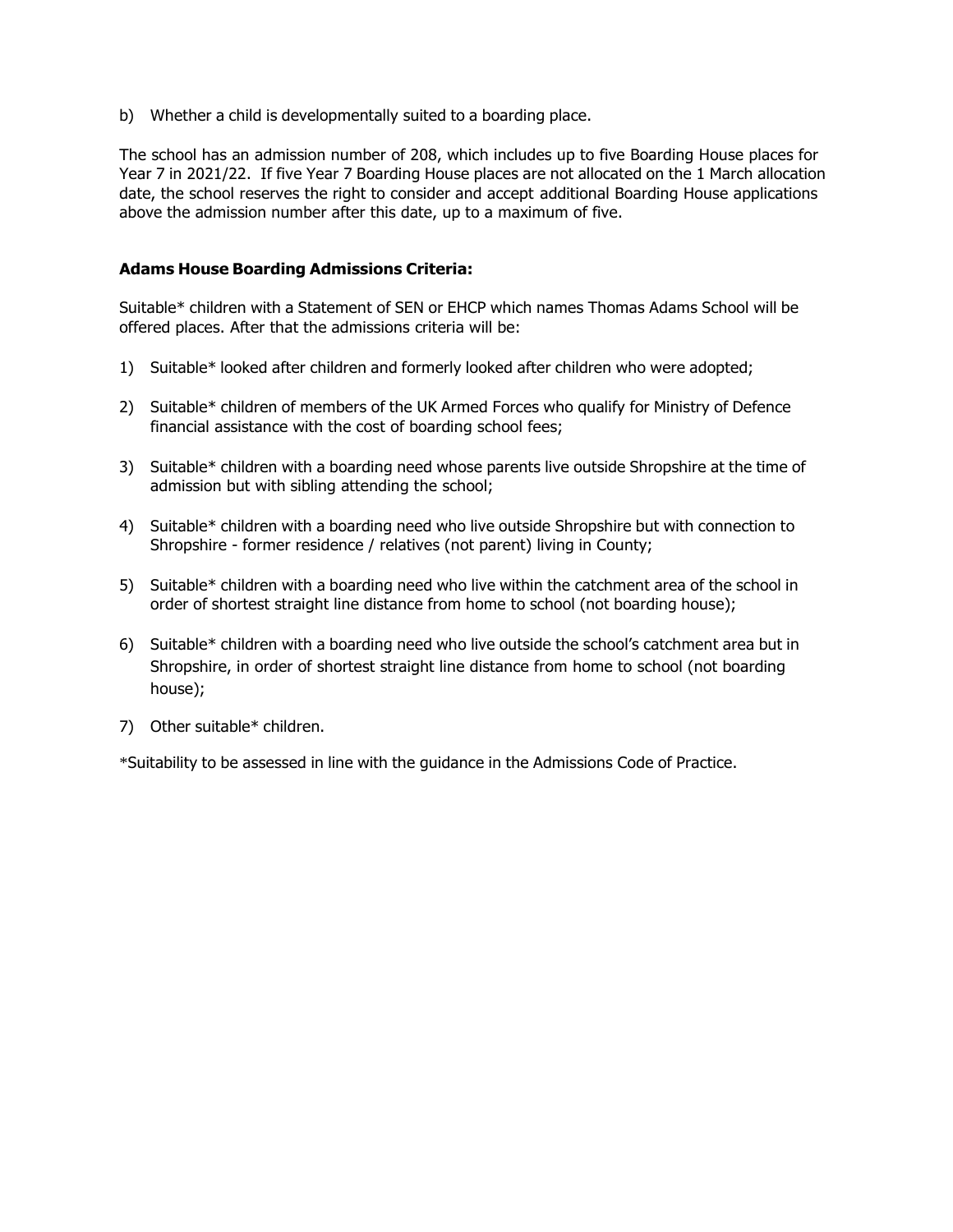#### **The Thomas Adams Sixth Form**



### **Admissions Policy 2023-2024**

- To study at The Thomas Adams Sixth Form, we ask for a minimum of 5 GCSEs at grade 4 or above, including English and Maths, in order to cope with the demands of Level 3 study.
- However, many subjects will require students to achieve at least a grade 5 or higher so please refer to the individual subject outlines for further details.
- If students do not achieve a grade 4 or above in either English or Maths, we are able to offer a compulsory resit in the required subject, alongside a limited choice of other Level 3 courses.
- Students who achieve at least 5 x grades  $4+$  but who only achieve 3 in En, 3 in El (with a 4+ in Ma) will be accepted onto appropriate courses, but will need to resit En.
- $\bullet$  Students who achieve at least 5 x grades 4+ including En or El, but 3 or lower in Ma, will be accepted onto appropriate courses, but will need to resit Ma.
- If there have been extenuating circumstances, individual applicants are requested to contact us to discuss these.
- Whilst we will endeavour to run all of the courses offered, they will only be viable if sufficient numbers of students elect to study them.

|                  | <b>Entry requirements</b>                                                         |
|------------------|-----------------------------------------------------------------------------------|
| Art              | 4 in En and 5 in an Art/Design subject if taken at GCSE (otherwise a portfolio of |
|                  | work)                                                                             |
| <b>Biology</b>   | 6/6 in Sc or relevant Science if Triple                                           |
| <b>Business</b>  | 4 in En or El and 5 in Ma                                                         |
| <b>Studies</b>   |                                                                                   |
| <b>Chemistry</b> | 6/6 in Sc or relevant Science if Triple                                           |
| <b>Computer</b>  | 4 in En and 5 in Ma                                                               |
| <b>Science</b>   |                                                                                   |
| Drama &          | $4$ in El                                                                         |
| <b>Theatre</b>   |                                                                                   |
| <b>Studies</b>   |                                                                                   |
| Law              | 5 in En or El and 4 in Sc                                                         |
| <b>English</b>   | 5 in En and El                                                                    |
| <b>Combined</b>  |                                                                                   |
| <b>English</b>   | 5 in En and El                                                                    |
| Language         |                                                                                   |

#### **In addition to the general entry requirements, there are the following subject-specific entry requirements:**